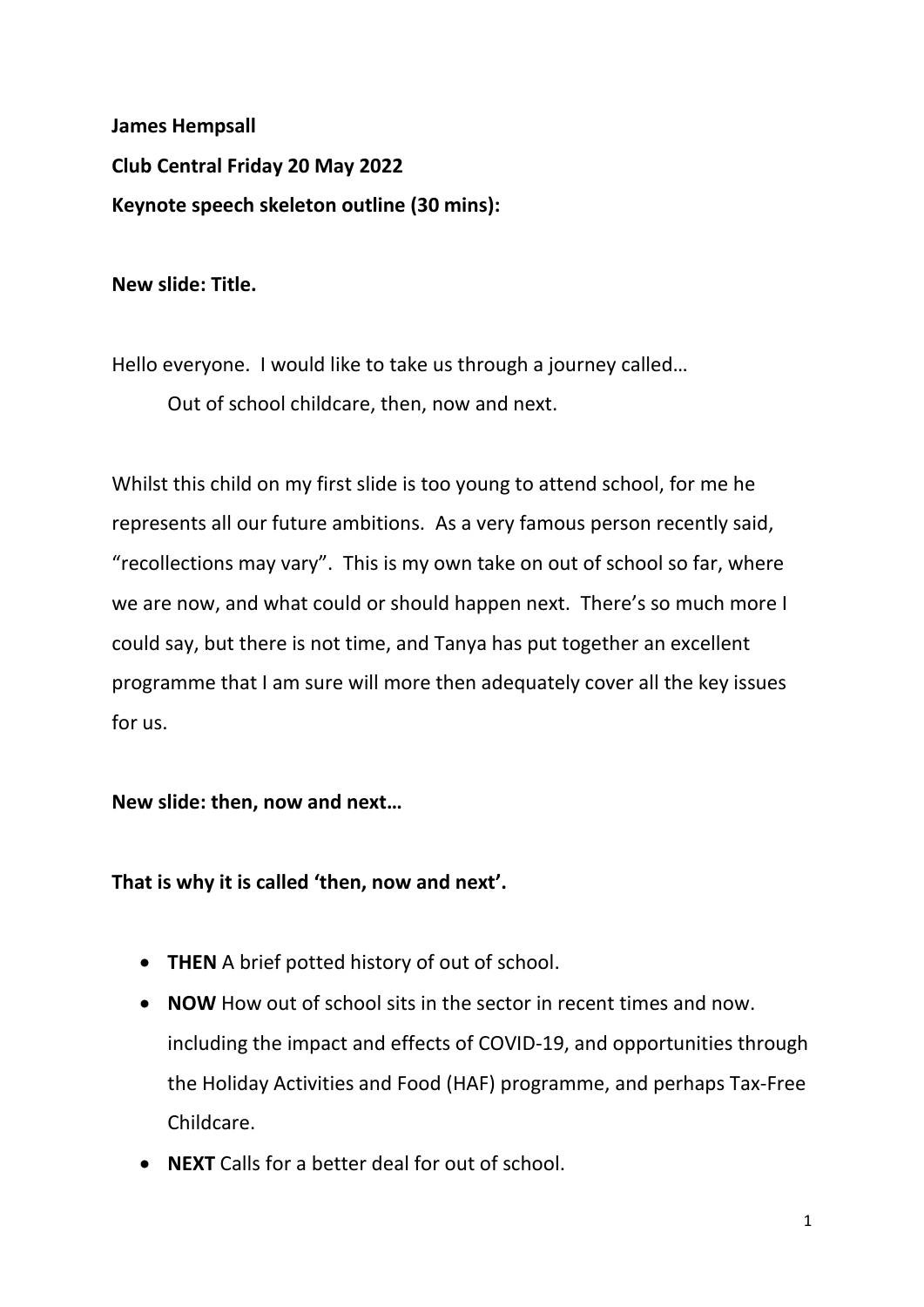• And for the latter, I have a roundtable session at the end of the day, do join me should you wish to discuss further.

# **Slide: arts into play**

I am someone who started out as an arts student in the 1980s and entered this amazing world of early years, childcare, and out of school activities by accident. That in itself is not that unusual.

Armed with a toolbox of arts and crafts skills **I started to assemble a collection of various jobs once out of university.** So many, I needed a bike to travel from one to the other.

In the morning I might have been teaching art and design to various students in FE. In the early evening I was working in after school clubs in disadvantaged communities, in the school holidays they became open access playschemes or events.

On a Saturday morning I ran an **Arty Crafty Club** for 5-11 year olds. I worked as an arts/playworker on Traveller and Gypsy sites.

All of a sudden there I was using my skills in a range of holiday and after school clubs, building and extending my skills into play activities, sports, child development and working with families.

My interest in the potency of **how such services could affect opportunity and tackle disadvantage** and support children, young people and families was sparked. In part, by attending inspiring workplace training. And that was an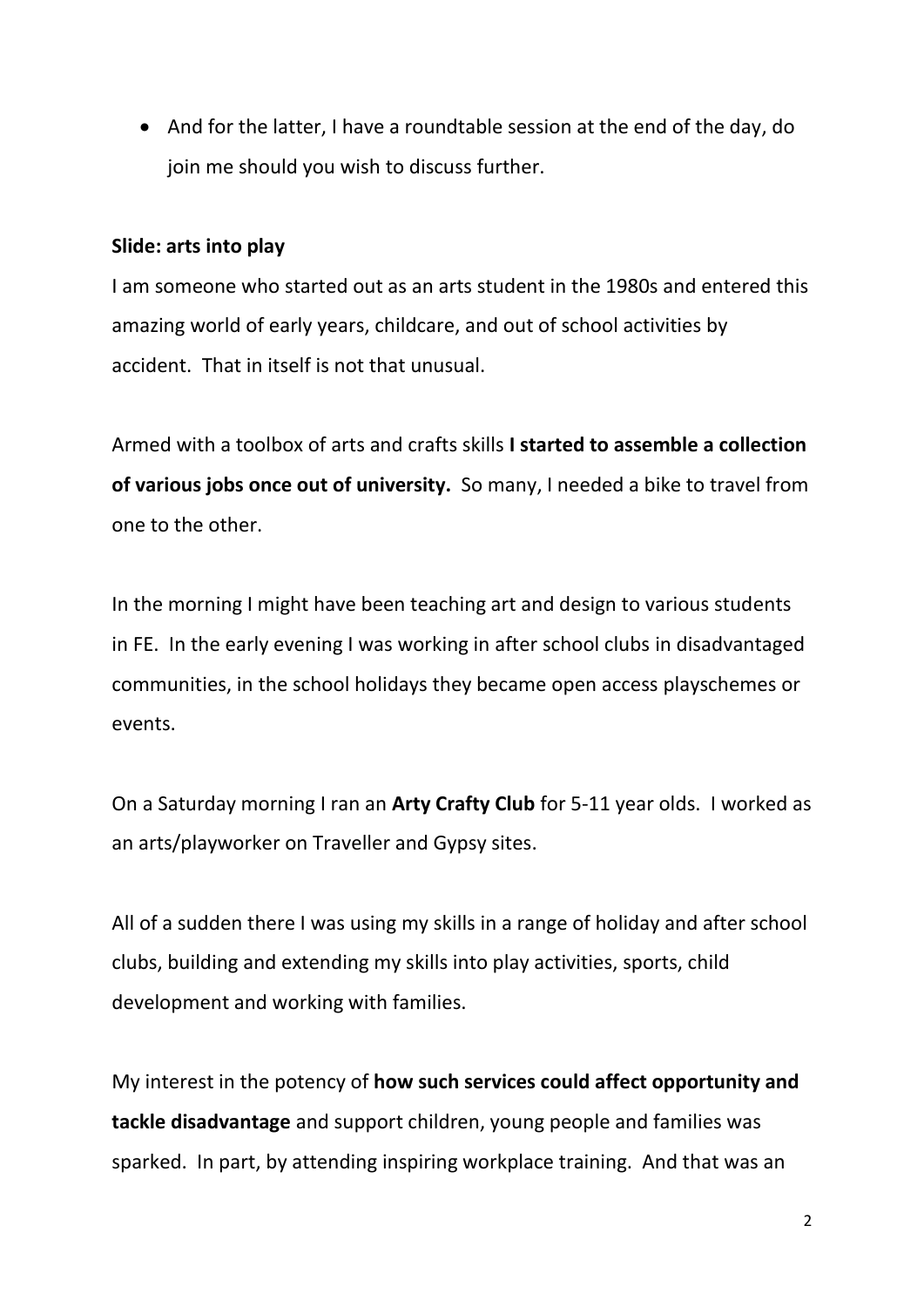experience that also made me want to become a trainer. I was learning a lot about children, families, playwork and best practice during that time. Most of all, I had learned the power and potential of playwork and of how training can change lives.

As a student I had never imagined I would be using those arts skills in that way then, and I had not imagined over thirty years later I would still be working in early years, childcare, family services and on the Holiday Activities and Food (HAF) programme, amongst other things such as COVID-19 recovery training, and some psychotherapy and coaching as well. I bet lots of you here today had similar journeys and have various hats to wear.

#### **THEN:**

This was around 1990. The year the Children Act (1989) was starting to be implemented. It had set out new standards and expectations for everyone working with under eights. Before then, there was huge local diversity, there were no national standards, no registration, only local arrangements (some of them good, some not). After school and out of school childcare was pretty limited. Less women (mothers) were working than now, although more and more were working. It was a growth area. Children were perhaps more likely to be looking after themselves after school than they are now. maybe even the extended family was mor available to form part of that childcare supply.

The new legislation saw a shift from parental rights to parental responsibilities. Child protection expectations had changed a gear. I attended a roadshow on the Children Act (1989) run by a charity called Kids' Clubs Network (KCN). They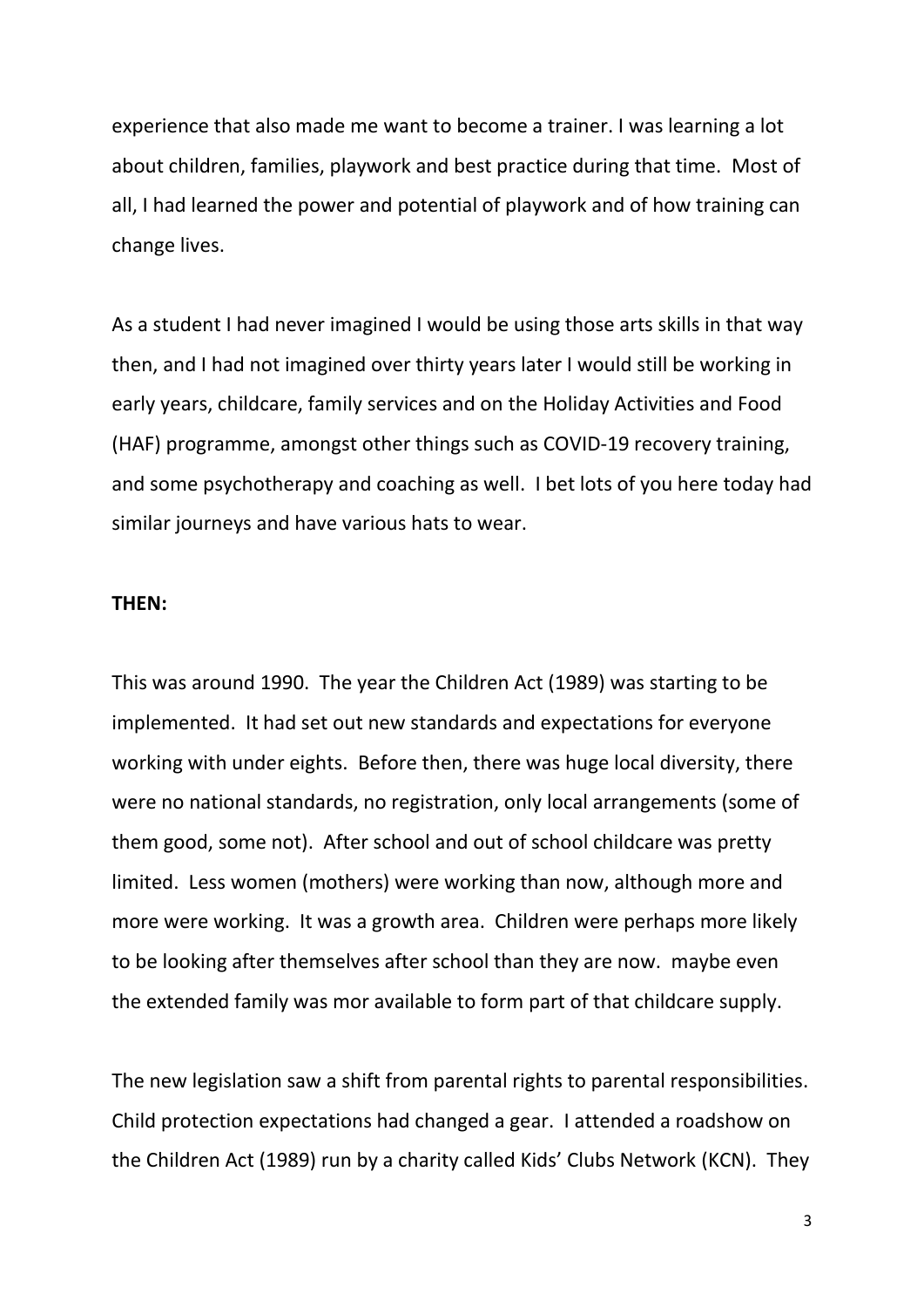had been set up following the UN Year on the Child in 1979, and were originally named the National Out of School Alliance. This wasn't their only rebrand in the time they were in existence, later becoming 4Children before they ceased operating. They were adeptly championing out-of-school-clubs on a national scale, and supporting people who wanted to set-up clubs, run them and work in them. They offered a range of information for their members and through contracts with local agencies (known as TECs), guidelines of good practice, as well as training, events and conferences. Things like Getting Started Workshops, and Action Training. They became a strong lobby for more support and recognition. The call was for quality, affordable and accessible out of school.

Much of that lobbying worked. I wondered then what it would be like to work for them? Some four years later I got to find out.

That was not before I consolidated my long list of different jobs. I gave them all up, and became the coordinator of a voluntary sector community children's centre primarily offering after school open-access play services for 5-12 year olds, with a programme of pre-school playgroups and holiday playschemes.

This was a challenge I could not resist. The centre needed a strong focus on quality improvement, change management, staff training, fundraising, and the building of multi-agency cooperation and partnership. Funders were falling out of love with the centre and social services wanted it to close. There was a big turnaround job needed. After the core work was achieved, we also set up our own out of school childcare service in the school over the road. All of which was a fabulous experience, from which I still draw upon. During that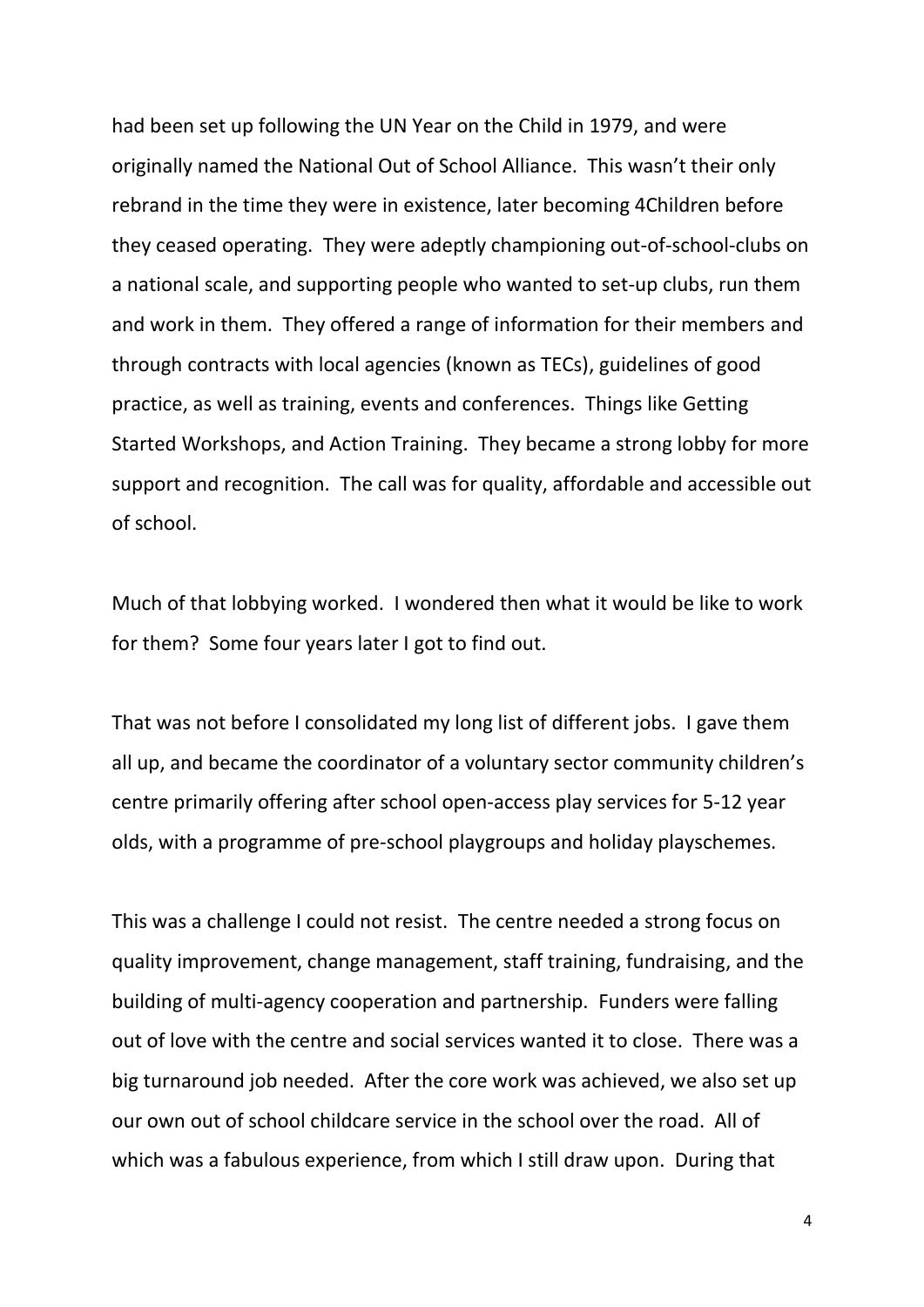time, we also saw the UN Convention on the Rights of the Child a seminal event that has defined play and the approaches to childcare ever since. It was two years in which I learned a decade's worth of skills and approaches.

I left all too soon because a KCN job came up. I became a development officer working across Leicester, Leicestershire and Rutland. I was now helping others to set up out of school clubs. Because the government had in 1993 opened a National Out of School Initiative with start-up funding grants. Every area across England was allocated funding and targets and I was making sure we delivered that. There were start-up workshops to deliver, business training courses to run, and lots of grant application, business planning and business support to provide, and networks bringing providers together locally, regionally and nationally. The aim of the initiative was to make available childcare for school-aged children to support parental, mostly maternal, employment. It recognised that the school day did not match most working days – it still doesn't.

It was a good example of how such an initiative can give equal regard to the needs of children and their parents. Employment has become much more flexible since those days, and the effect of the pandemic has increased some flexibility even further. So, the relationship between out of school and family life is slightly different, and mostly the same – if that makes sense. The view was that if provision existed then parents would be better supported in work, and enabled to return to or to start work where they may not have done before. A 'supply before demand' model. I have found them to be rarely effective. It is demand that drives supply, not the other way around. In childcare anyway. Unless of course you are prepared to invest in longer-term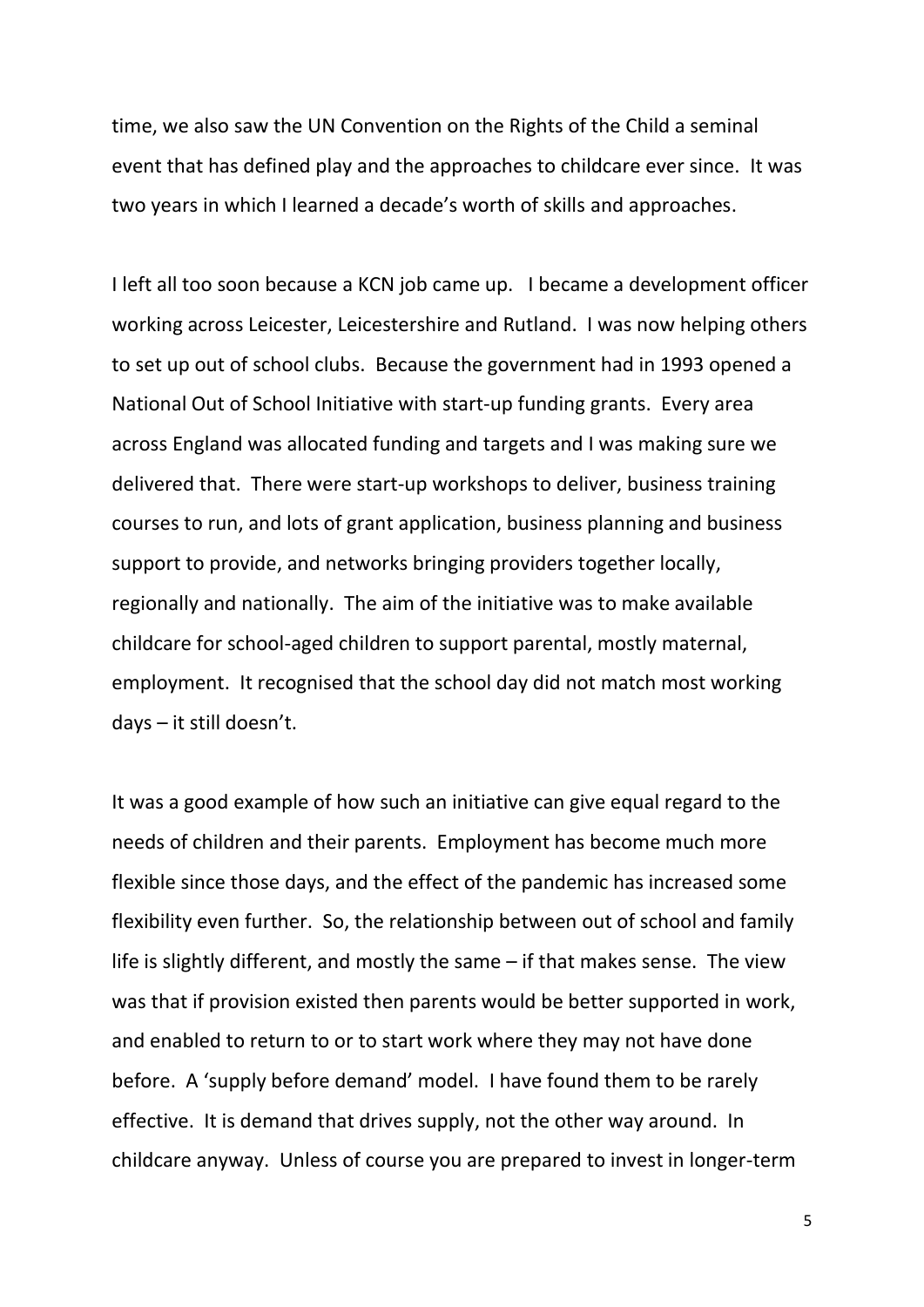initiatives that don't expect quick fixes and are willing to effect change and opportunity across multiple generations. I mean to give it 20-40 years.

Available funds grew and grew, and this became an important initiative, unique really in that government was seeking to extend the sector through central policy and resources. There were interesting and exciting developments in quality development, funding, strategy and national profile. We were making demands for more, in the form of key lobbying documents for the 'Next Steps for Out of School Childcare' amongst other key asks.

Then in 1997 we saw a change in government. The Labour Party who we had lobbied in opposition, formed the government. They soon launched a National Childcare Strategy containing ambitions for all aspects of early years and childcare for all ages, including Sure Start (a year later), early years funding, and not least a New Opportunities Fund - massively increasing the scope and scale of start-up funding for new out of school provision.

Every council needed to convene an Early Years Development and Childcare Partnership (EYDCP), building upon emerging interest in early years, including a voucher scheme that didn't really get the opportunity to become established. We were all asked to audit provision (its supply, quality and demand for it) and create and deliver local action plans, and was given targets for the number of out of school places that should be created.

#### **Slide: Hempsall's – your partner**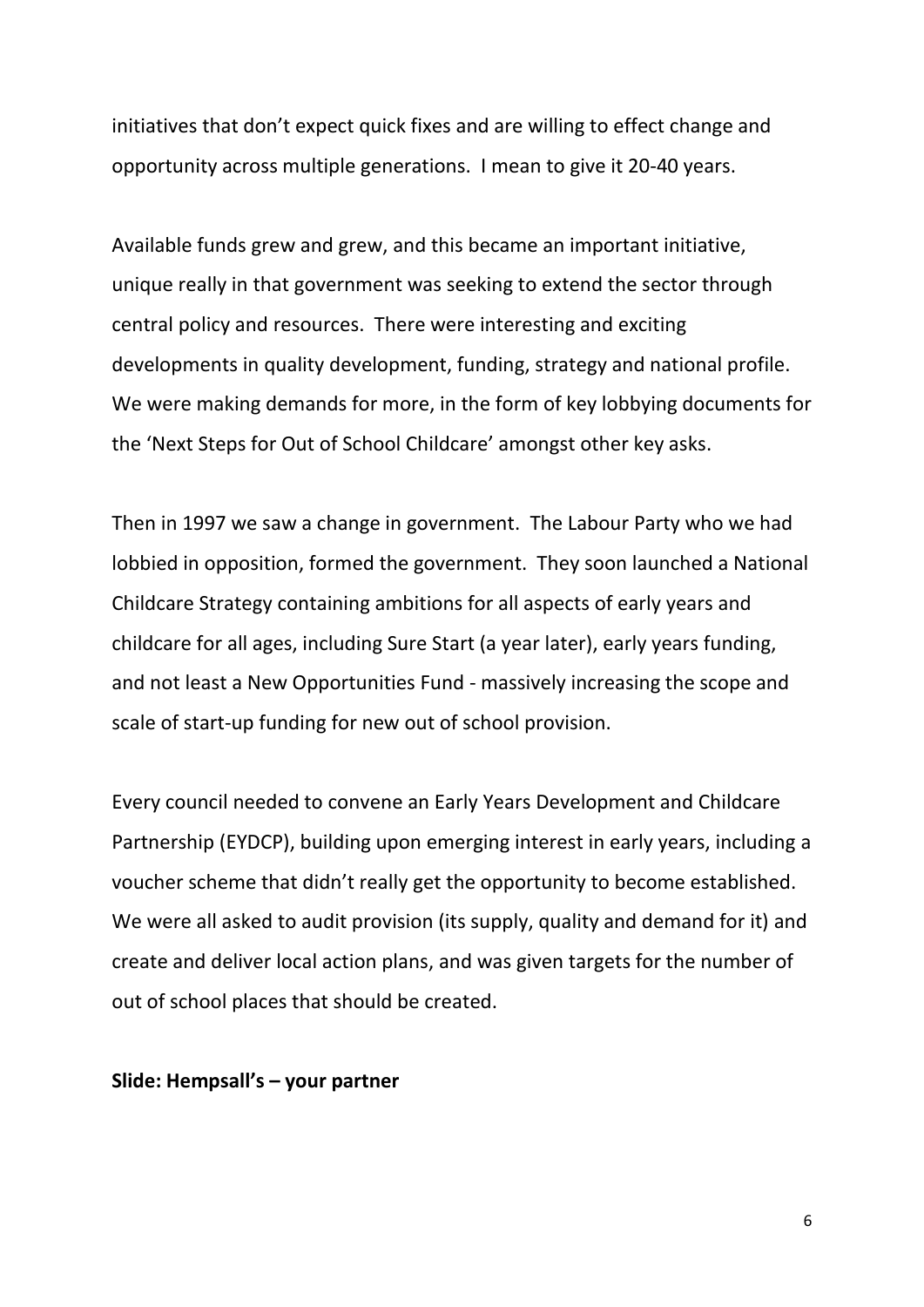At work, things were starting to move quickly away from what I understood to be my own core mission. It was at this moment I took the decision to go independent, and set up Hempsall's, with the goal to support everyone make as good a success of all this change as possible. That continues to be our pragmatic mission as an organisation at Hempsall's.

I became the out of school representative on the Leicestershire EYDCP and won a contract to support new and existing out of school providers, including training, business support and funding.

Creating new provision has never been without its challenges. And the levels of demand and the growth of provision was out-of-step with each other. By that I mean that places did not fill up as quickly as policy makers imagined – or at the same scale. Ongoing funding to fill gaps wasn't adequate enough. That was a test for even the savviest businessperson. Parents were not as able to pay for places in the quantity and frequency required. There were winners and losers. Many providers set up in those days still exist. On the flipside many don't. There was a continued tension between childcare and play, learning and leisure, the needs of the child and the needs of parents. Many people in this room fully understood that. It created divisions we didn't want or need, and there were winners and losers as a result. That was a shame.

At this time, there was an equal regard for childcare and early years. That was to change though. And this was a pivotal moment for out of school. There came more ambitions and goals for early years. We saw a huge interest in extending funded pre-school learning from 12.5 hours a week, delivered sessionally, to what we have today. A combination of universal 15 hours for all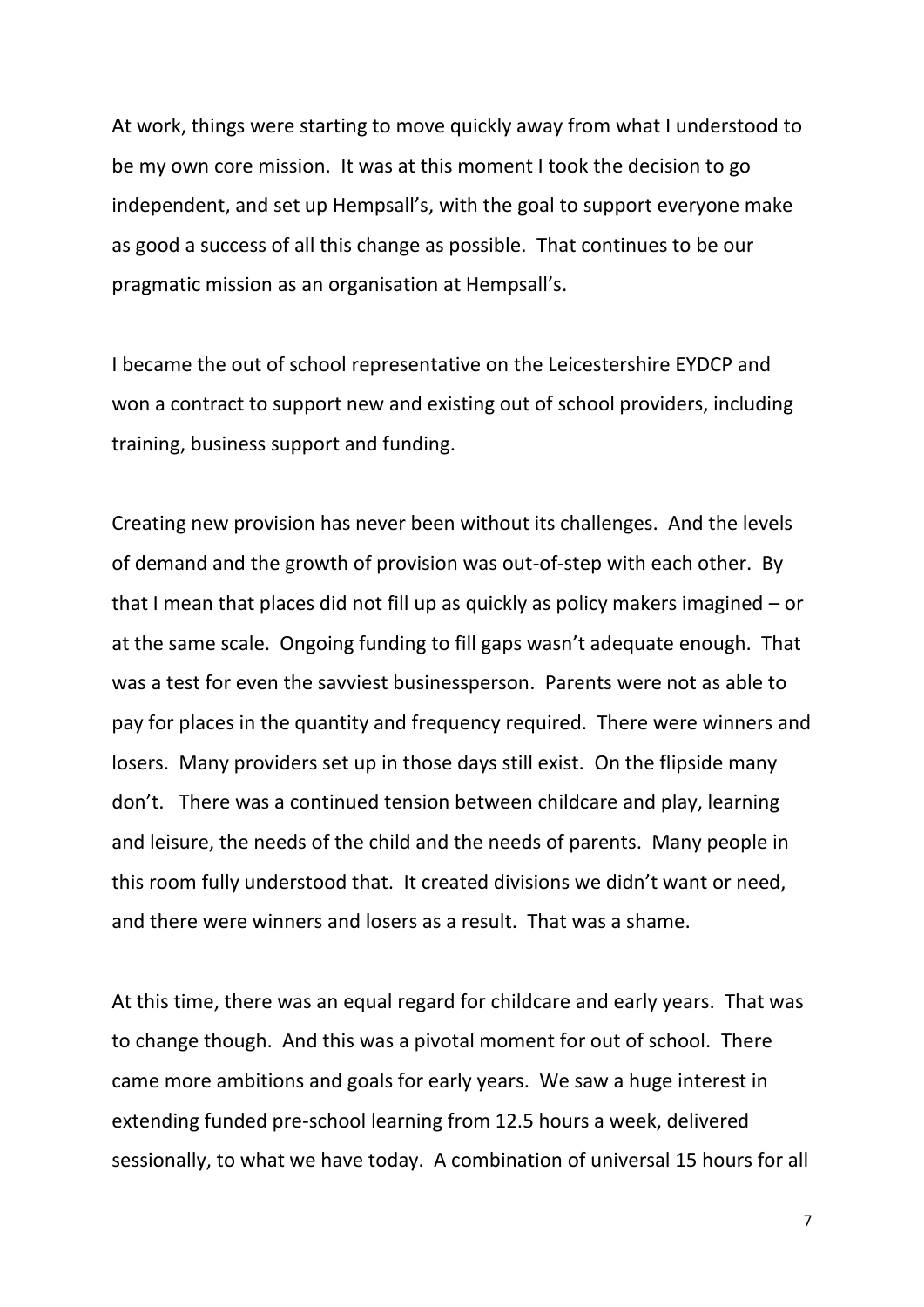three- and four-year-olds, and targeted offers of 15 hours for least advantaged two-year-olds, and an extended 15 hours for three- and four-year-olds of working families (called 30 hours childcare). a wonderful and much needed development, driven in part by a growing and convincing evidence base.

The commercial, paid-for, full daycare childcare market ballooned. All that change happened mostly in those 10-15 years. The spotlight had followed early years, leaving childcare to some extent, most especially away from out of school childcare – leaving it in the shade. Creating a forgotten sector, some say.

There was a new Sure Start out of school fund to replace the New Opportunities one. The fund remained focused upon setting up rather than keeping going. The issues with setting up provision, supply first, and on shaky foundations, hadn't been resolved properly. And no one was really advocating for the sector either. And there were many other things that demanded attention.

KCN had now rebranded and refocused its efforts to the wider agenda. Becoming 4Children. That left the sector without a determined champion – which was regretful at least, a scandal at worst. Their mission to work across the sector ended when they went into administration in 2016. 30 hours childcare was introduced, which I must admit I had hoped would have become a much bigger opportunity for out of school than what was realised. Financial changes and priorities in local authorities meant that again, out of school childcare was a 'nice to have' but not a top priority. And in the remaining national membership organisation space, they all reinvented and/or rebranded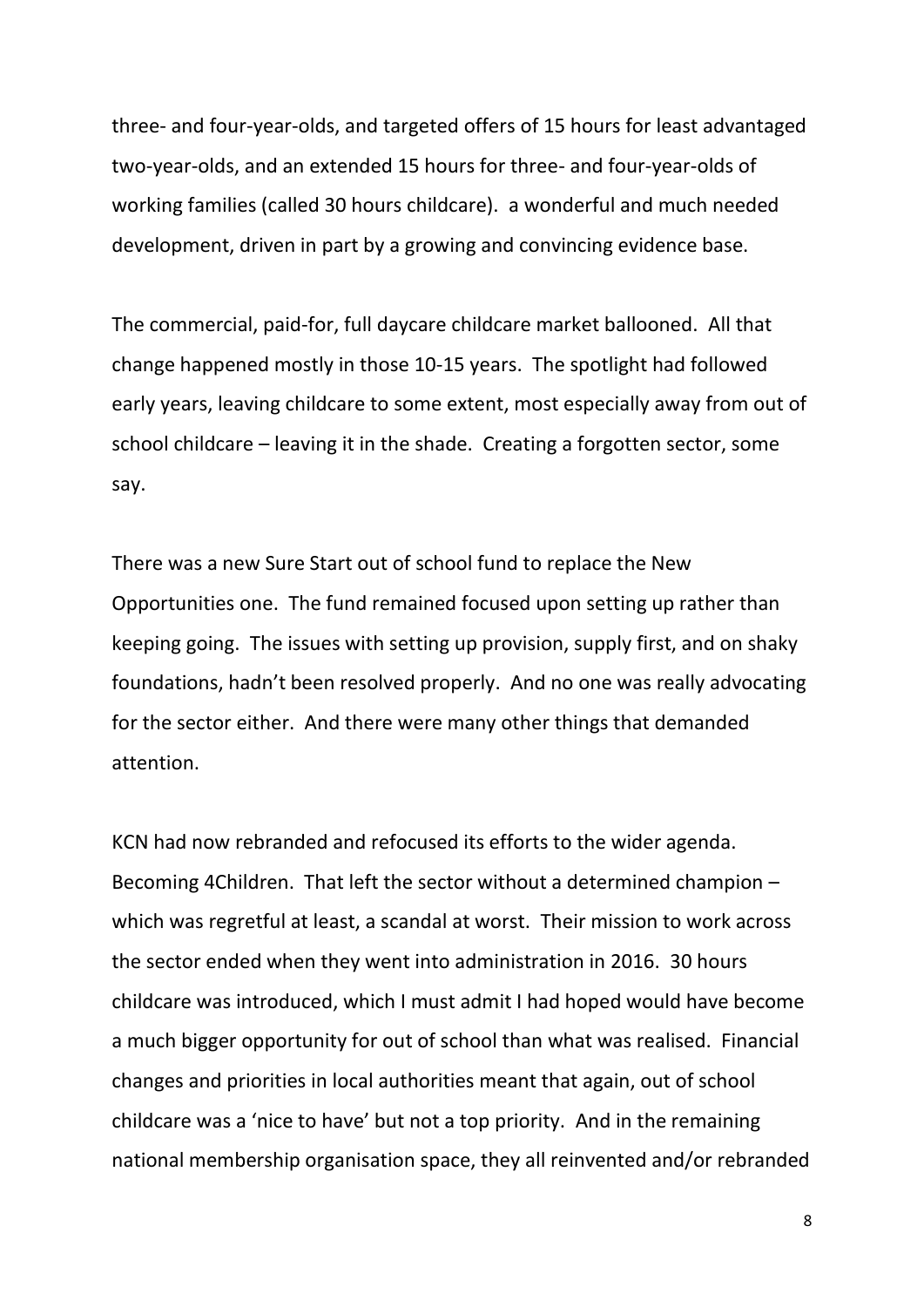to occupy what all seems to be the same space. On-one thought that including out of school was a good enough idea. Seduced in expect from the short-term and not the long-term picture.

#### **Slide: Once a playworker always a playworker I say!**

#### **NOW:**

Where does that leave us now, I wonder? Despite all that change and work.

Ellen will talk about the 'Cinderella' nature of out of school. It does often feel like an afterthought for too many. Thank goodness there are still people ready, willing, and able to promote, defend and deliver it. It has been good to see local networks be sustained and for larger networks such as the Out of school alliance, and the National out of school network, and ones further afield like the Scottish out of school network.

With a greater focus on the language of early years in terms of closing the attainment gap, pre-school learning outcomes, and school readiness, then out of school language feels askew. I constantly challenge local authorities about their legal childcare duties in The Childcare Act (2006), to ensure a sufficiency of childcare not just for 0–5 year-olds but for all children, and to take into account their parents learning and employment needs. I question the delivery of local training and development, of business support and of communications that all too often aren't tuned in to the realities out of school. Many areas do get it right, but not nearly enough of them. It is not their fault, with stringent targets in other areas, and a reducing budget and capacity to deliver local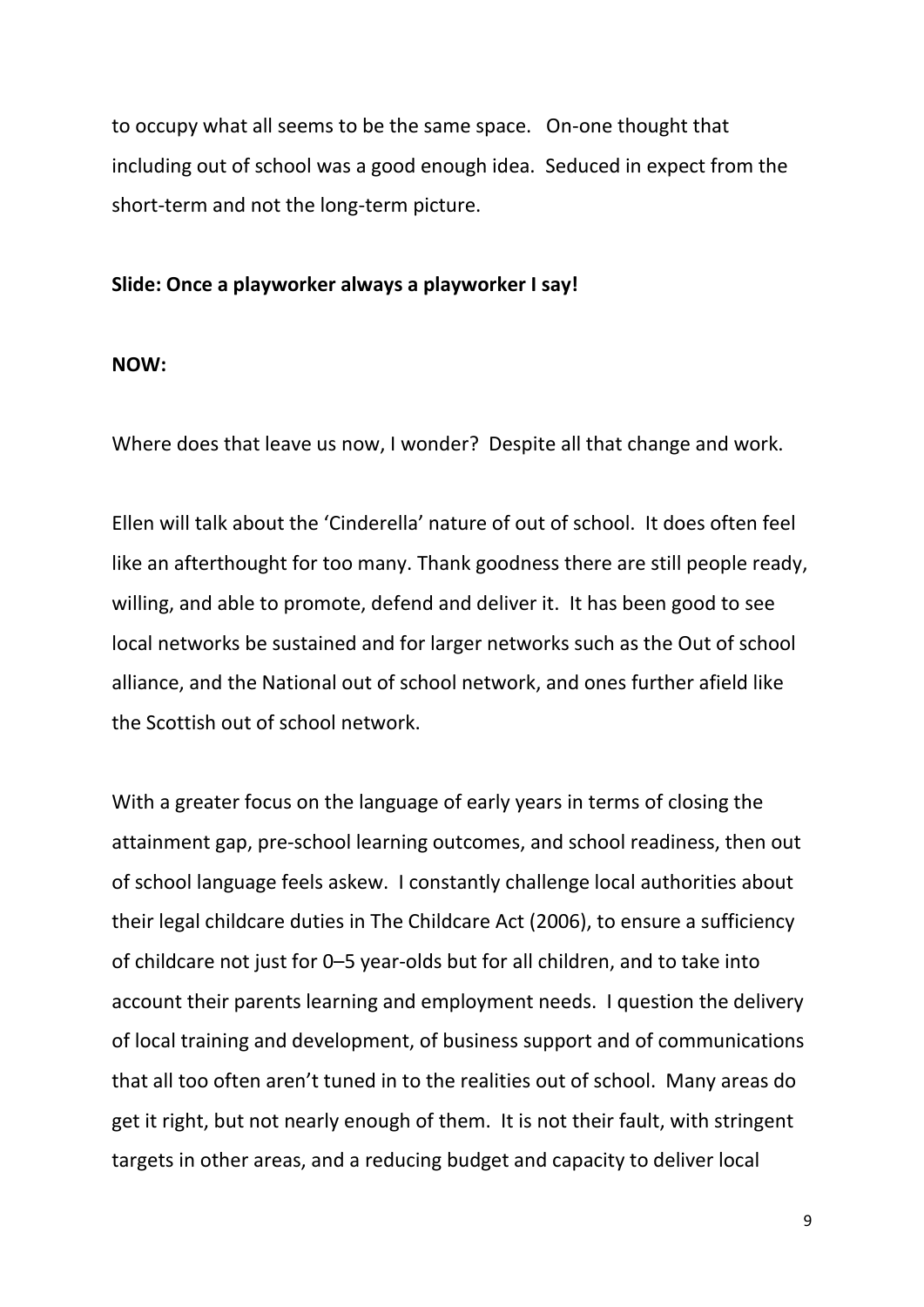childcare market management some things that are desirables don't make it to become essentials. The universal entitlement for three- and four-year-olds has been the big story of the past 20 years, and the 30 hours and two-year-olds programmes (both ones I have worked on) are demand led funding streams – that creates a welcome shift away from being a supply led model – but it is far from perfect.

Almost every, if not every childcare sufficiency assessment I read, or indeed manage, finds a lack of out of school childcare, and this is made worse if a child has SEND. Engagement with out of school is often patchy. The relationship between out of school providers and the local authority, and indeed between local providers with local providers is unstable at best. It isn't just about language it is about timing as well. This is not only unfair and short-sighted, it isn't sensible, and certainly not equal. It is out of kilter with families need and want. They experience good pre-schools offers, and then left to fend for themselves on a school-aged childcare cliff edge.

We have seen a raft of new initiative after new initiative adding on bits to the sector, rather than effecting root-and-branch reform. That is fair enough. It is how things work. But there are advantages and opportunities, and disadvantages and consequences. And as if things weren't bad enough, we had the pandemic and all its effects. Which in summary saw an instant and unexpected inability to deliver out of school, a drop in demand from families when things started to open again, and ongoing changing patterns of use that are uncertain as to how they will carry on in the short-, medium- and longterms. Guidance for schools did not always knit-in with that for childcare providers and it resulted in relationships between the two that were at best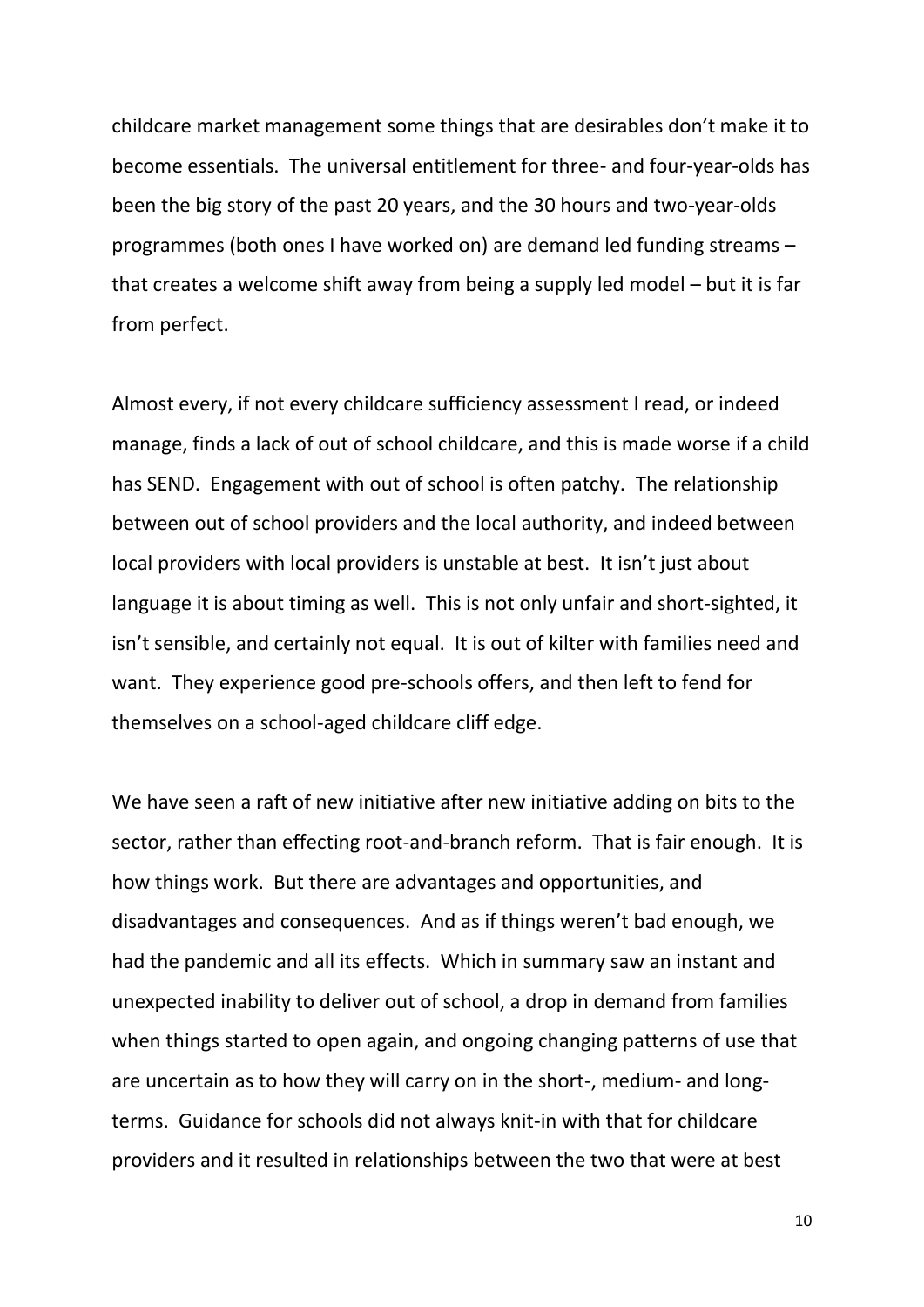strained. The cost-of-living crisis will only serve to continue to place additional pressures on parents and providers.

I do want to talk about two things yet to be fully exploited in out of school. The first is HAF and the second Tax-Free Childcare.

### **New slide: HAF**

Since April 2021, I have been working as national programme manager for Childcare Works HAF to help deliver national support for the Holiday Activities and Food (HAF) programme across all councils in England – on behalf of DfE. HAF aims to offer free enriching activities with nutritious food in the three main school holidays, for children eligible for and in receipt of benefits-related free school meals (FSM). This has far-reaching and wide-ranging benefits across all of government and society. Our goal is for it to be a success for the long-term benefit of children and families.

We know from first-hand experience school holiday activities have been diverse and delivered over decades. Recently it has been very interesting to see how the Programme emerged (since 2018), collected evidence and realtime learning and has developed to become this national £220m programme for 2021.

## **I believe Every out of school provider needs to be thinking about HAF.**

In October, the Government announced a further £200m per year for the Holiday Activities and Food (HAF) programme for the next three years to 2025. At first glance you might think this programme isn't for you, but it really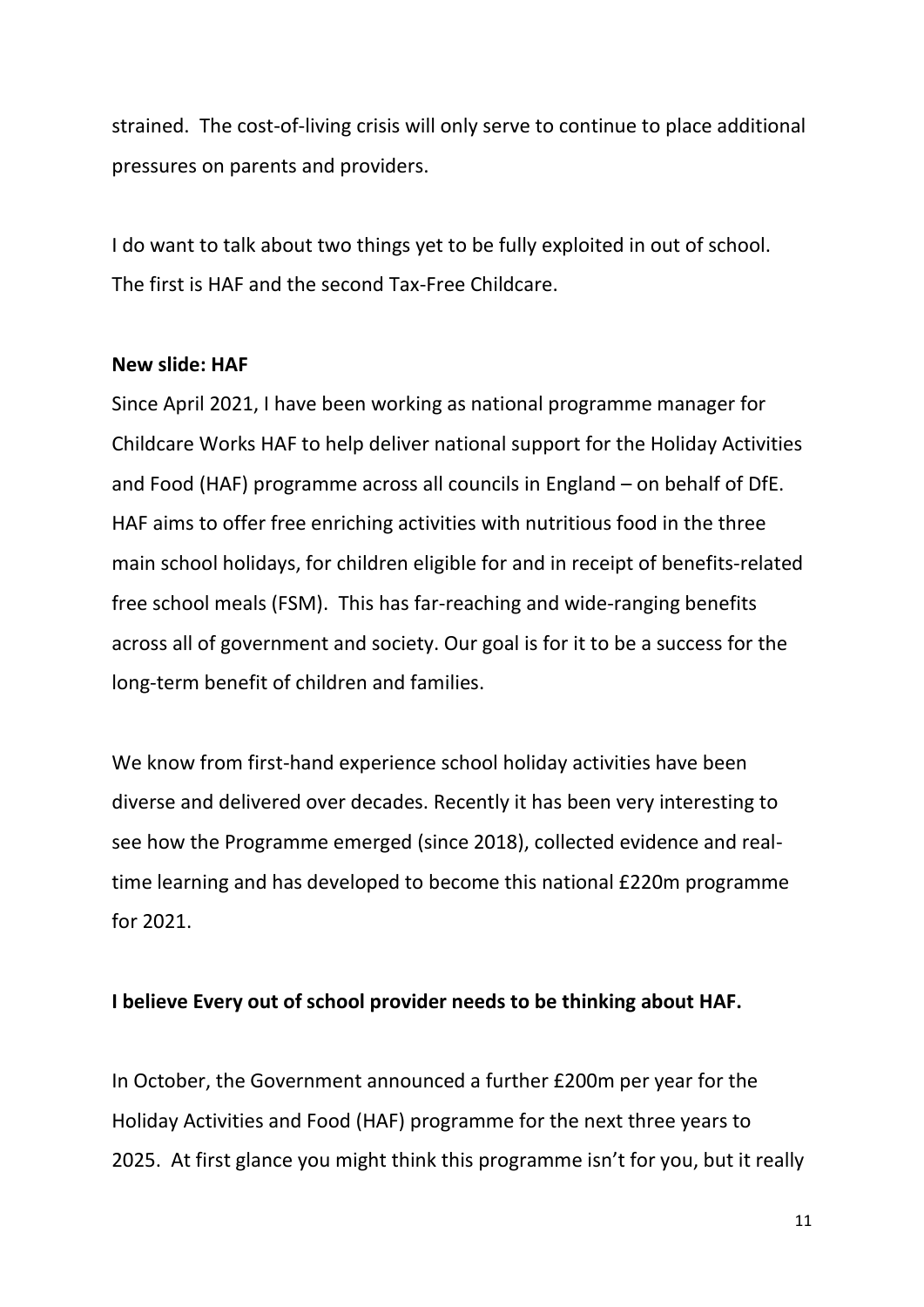could be. Because HAF places go to children who would not otherwise use clubs (parents not working or unable to afford) so it is indirectly helping club sustainability with increased attendance.

We all know the idea of activities for children and young people in school holidays is not new. We also know the impact and value and difference they can make to a child's confidence and whole learning. But the national HAF programme is a relative newcomer on the scene. It follows a growing interest in the needs of children in receipt of benefits-related free school meals when they are not at school, and the issues of holiday hunger, food poverty, summer learning loss, and gaps between the attainment of disadvantaged children and their peers. Combine with that the real sense that parents find a lack of out of school childcare, and we have a new provider opportunity.

Provision is fully funded and free to families, and typically runs for around four hours a day, four days a week, for four weeks in summer, and a week at Easter and Christmas holidays.

Activities should include provision (with good hot food) across a range of outdoor and indoor sport, physical activities, arts and crafts, games and play, food and nutrition learning and cooking, and trips etc. All with the aim of supporting outcomes for children and families:

- Eating more healthily and being more active in the school holidays.
- Taking part in engaging and enriching activities to support development of resilience, character and wellbeing, along with wider educational attainment.
- Being safe and socially connected.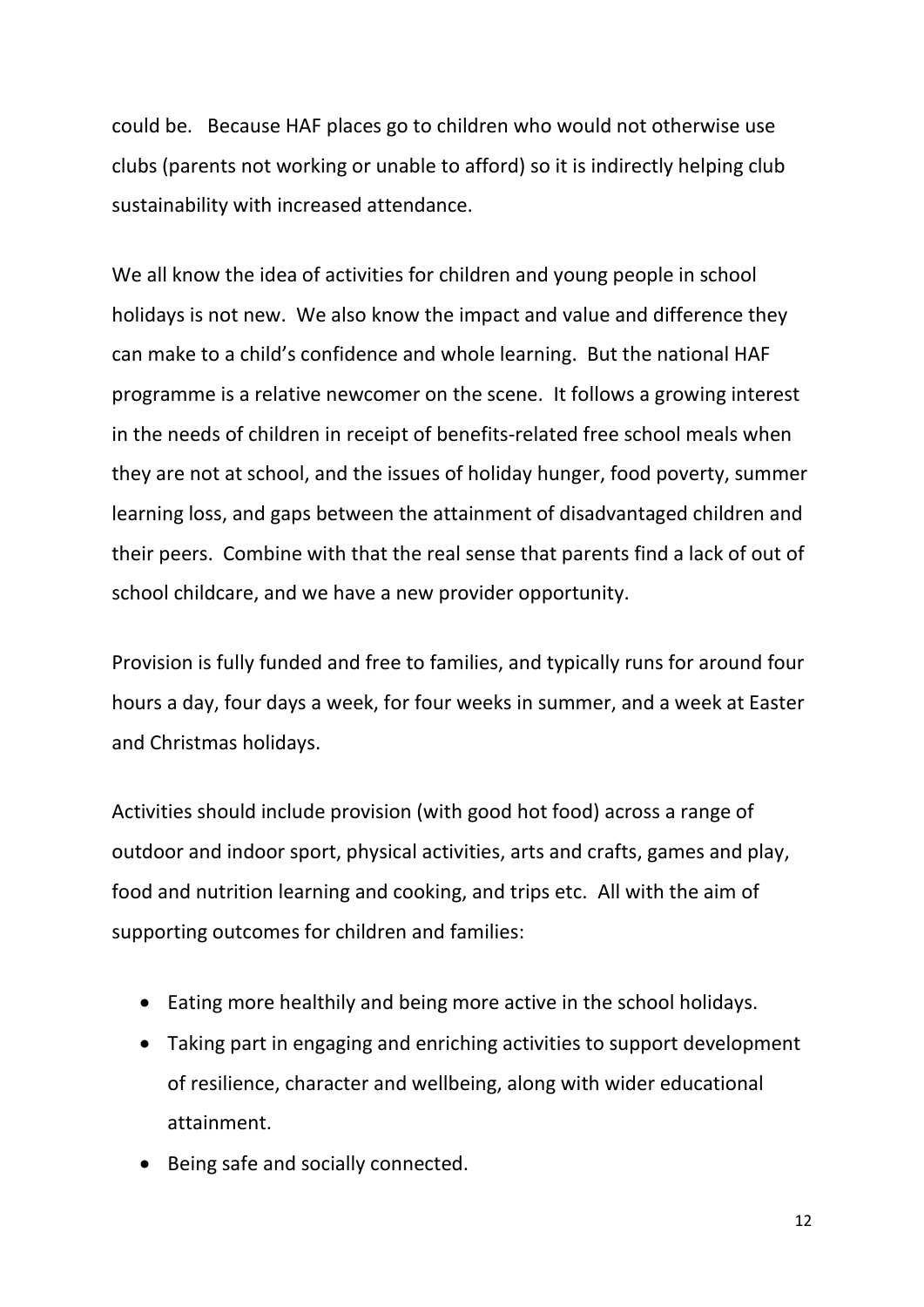- Building greater knowledge of health and nutrition, and adopting good food behaviours.
- Being more engaged with school and other local services.

In short, HAF can be a huge agent of change, breaking cycles and opening up new experiences and relationships for families who need it most. This is where out of school childcare providers come in. You can support HAF provision, help families find and use it, or become a HAF provider yourself. One thing I am predicting is that need and demand for HAF will grow over the next three years. You could play your part by:

- Sharing HAF information with families with school-aged children.
- Supporting families to understand HAF, find it, and use it.
- Connecting up or partnering with HAF provision to join up services.
- Becoming a HAF provider for four- to eight-year-olds, or older for example.
- Extending HAF through much needed paid for childcare supported by parents' fees, and/or Universal Credit or Tax-Free Childcare.

Want to know more? Contact your local council HAF Coordinator.

Based on reporting from local authorities, over 600,000 children and young people attended in the 2021 summer holidays. Over Christmas, local authorities reported that over 335,000 children received support.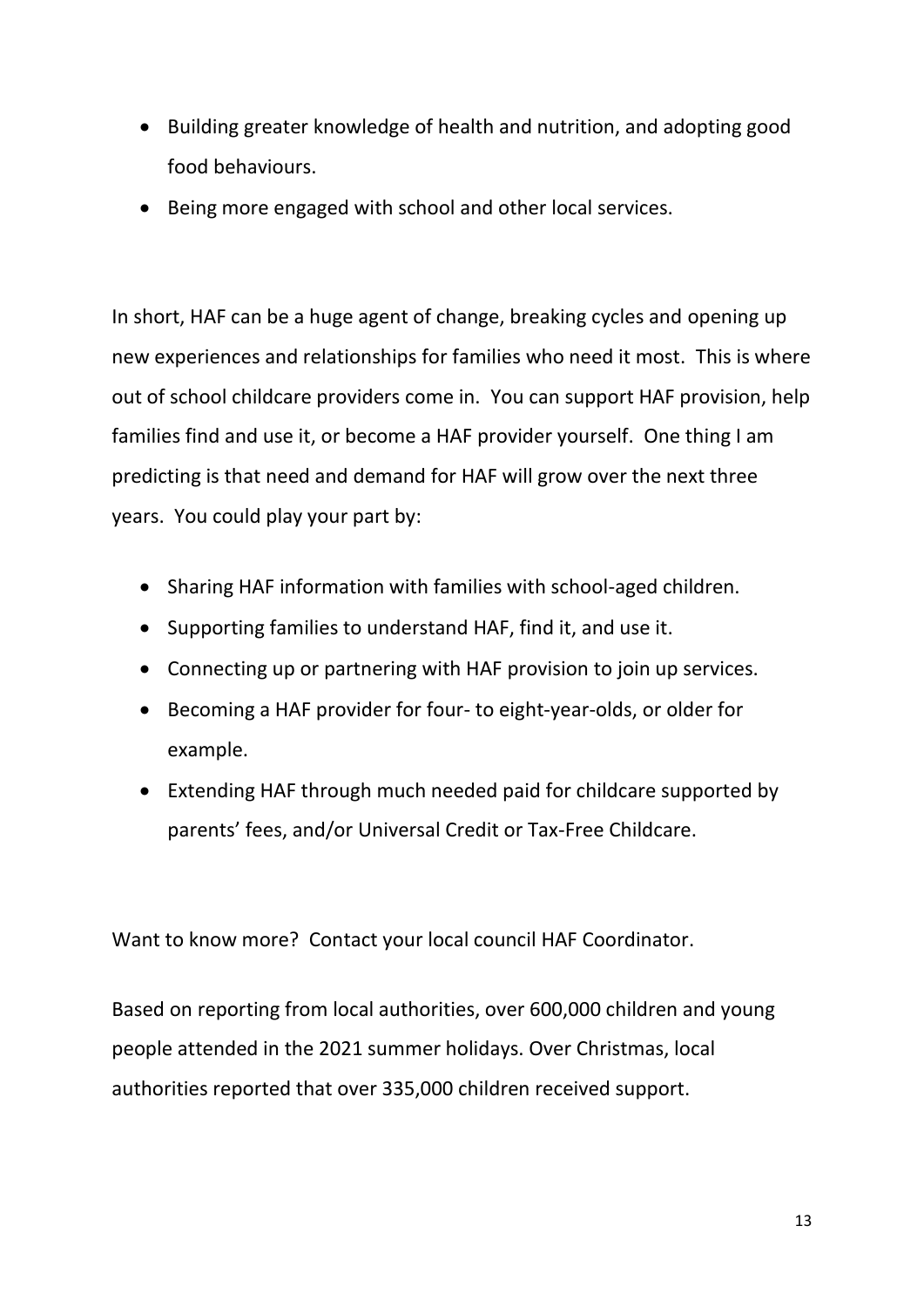In April 2022, Ecorys UK published an [Evaluation](https://www.gov.uk/government/publications/evaluation-of-the-2021-holiday-activities-and-food-programme) of the 2021 holiday activities and food programme - GOV.UK [\(www.gov.uk\)](https://www.gov.uk/government/publications/evaluation-of-the-2021-holiday-activities-and-food-programme) The report highlights a range of positive impacts for children attending the holiday clubs, including in terms of their enjoyment, socialisation and levels of physical activity. The reports also made recommendations for the future delivery of the programme. It is worth a read.

We are very pleased with the levels of reach so far. And are super-focused that with growing numbers of children eligible for and taking up their FSM, the likely growing demand for HAF following positive experiences in 2021 and children returning to the programme in 2022, and increasing awareness of HAF, and perhaps even a post pandemic year, then demand could be significantly higher in 2022.

There is a role and there are opportunities for out of school providers new and old. We would like to see a stronger connection with out of school childcare providers, who have the potential to offer a more-rounded offer combined with childcare expertise.

It was wonderful to read that 77% of children were feeling more confident as a result of attending HAF and the enjoyment ratings being as high at 8.5/10. It was good to read about how HAF had improved healthy eating amongst children. We are particularly keen that the evidence on supporting working families be highlighted as the findings were impressive. The value of out of school is being measured and recognised and the language is sounding very familiar and helpful to the sector.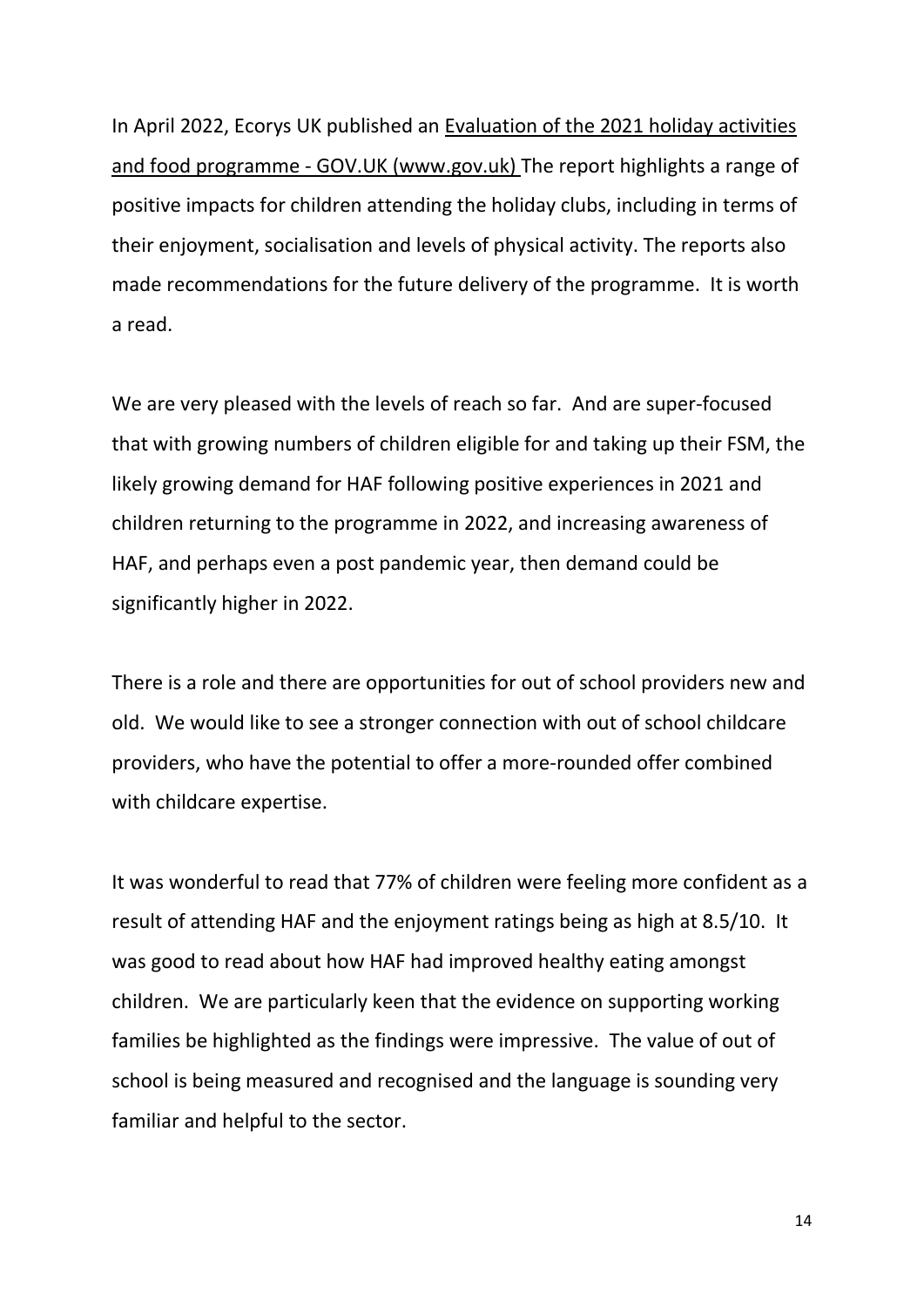Moving on, there is something else that deserves a look…

#### **New slide: Tax-Free Childcare**

I think we should all take another look at TFC.

HMRC recently asked us to help them take another look at Tax-Free Childcare (TFC). They wanted us to work with 10 local areas across the UK to support local reviews and action planning to see if more could be done to support an increase in take-up of this much needed childcare costs support. We also were asked to hold two helpful webinars. One for early years and childcare providers (including out of school) and one for councils and people in roles that bring them into contact with families. These were held in March 2022, and you can watch them on You Tube.

It was a challenge we couldn't resist. We knew that parents want more help with the cost of childcare, which take a significantly large proportion of takehome pay from the household budget. We also knew that most parents are eligible for some sort of support, even if it isn't TFC. We were also keenly aware all types of provider wanted and needed to realise more financial revenue into their businesses. Especially during this time when costs to deliver childcare are rising, families are experiencing financial pressures and are changing their childcare needs and demands, and levels of paid-for childcare are reducing.

We believe all sorts of family facing professionals and indeed other parents, have an important role in sharing information, helping to raise awareness, and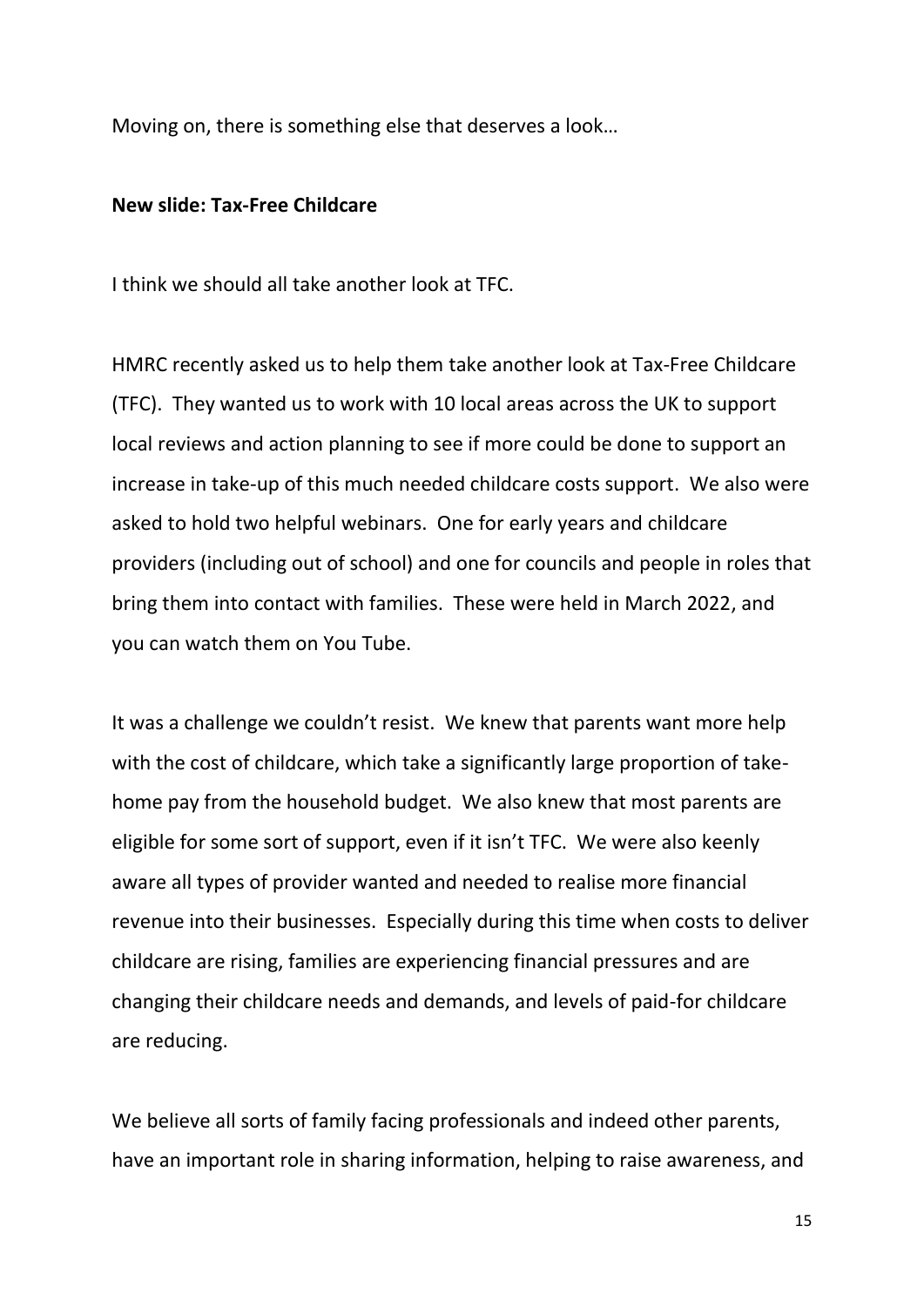supporting the process of taking up Tax-Free Childcare. Family facing roles include, for example, health visitors, social workers, housing officers, children's centre staff, early help, early years and childcare providers, schoolteachers, job centre staff (or all such equivalents) across the public, private and voluntary sectors.

The fact is that TFC is worth up to £2,000 per year, per child. Double that if they are disabled. And it is open to childcare costs for children aged 11 and under (17 if they are disabled). It was phased in from April 2017, and an estimated 1.3m families could be eligible. Take-up is steadily growing at 328,000 families (Dec 2021). But it means almost one million families aren't taking it up, and so there is scope to do more to reach them and support them. Our approach has been to look at how we can best make the current system work. That is a pragmatic approach. It hasn't been in our commission to look at ways of changing TFC or to point out what doesn't work about it. We quickly understood that the best way for us to do that was to think about improving information, helping to raise awareness, and knowing who to signpost or refer to, and how.

This is because information doesn't always reach eligible families, and sometimes when it does it isn't always understood. Myths and misunderstandings can occur. TFC is too often conflated with 30 hours. And because every family is different, we need to ensure the message is different and meets their needs, because it doesn't work alongside vouchers or Universal Credit for example. Information about TFC needs to be on your website and childcare bills. We all need to be talking about it a lot more – word of mouth makes a huge difference. Make sure your staff know about it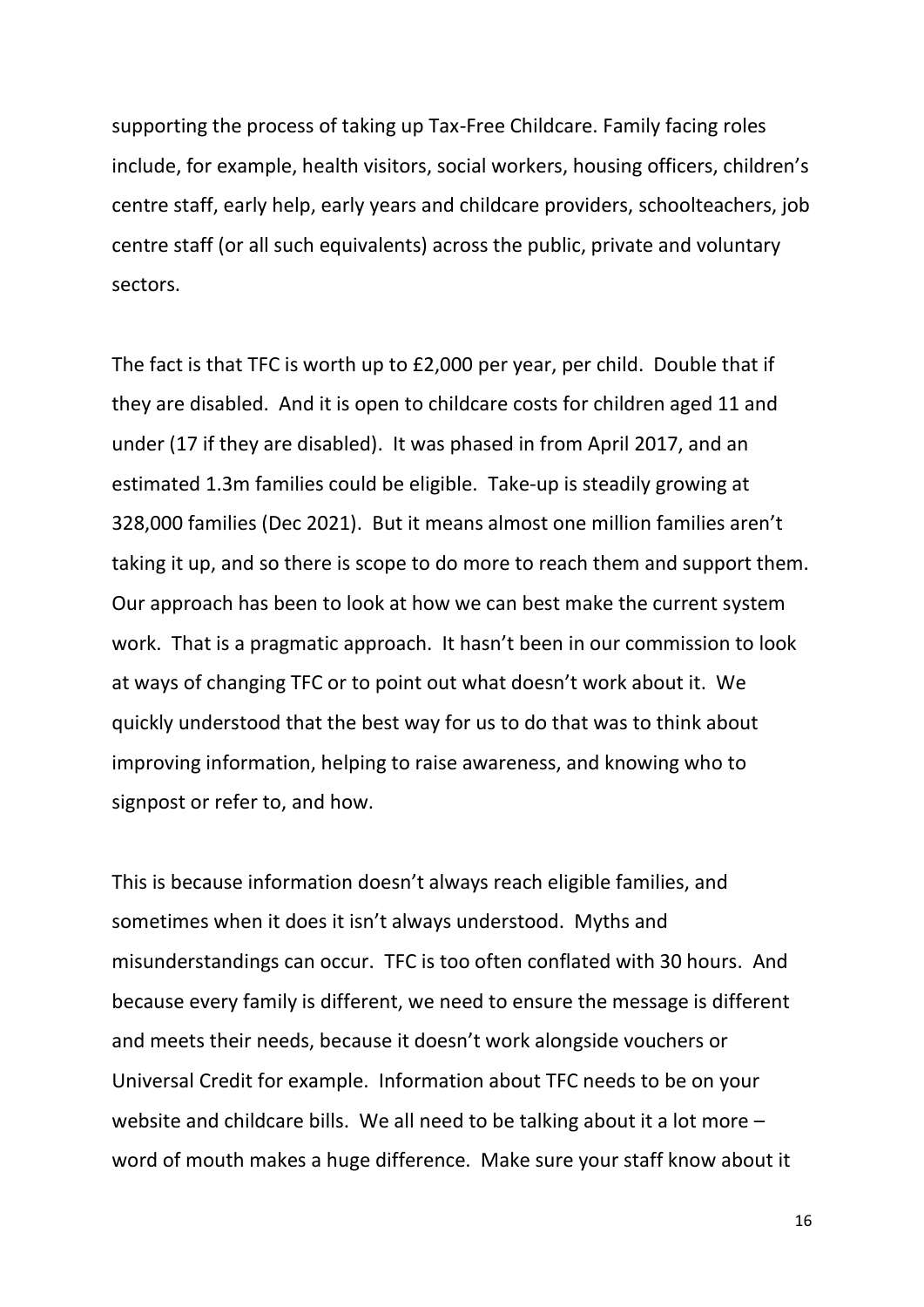and are positive about it as well. The application process for parents is quick and straight forward, as it is for provider registration, if you have all the information and IT to hand. That is where referring to sources of support can make a real difference, such as information services and the childcare costs calculator.

Knowing what support is available, families feeling the likelihood they will be eligible, and getting advice and support can make all the difference. Find out more. Visit the government's Childcare Choices website [www.childcarechoices.gov.uk](http://www.childcarechoices.gov.uk/) You can find resources to use to help spread the word. [www.childcarechoices.gov.uk/providers/communications-toolkit](http://www.childcarechoices.gov.uk/providers/communications-toolkit)

Use the childcare costs calculator [www.gov.uk/childcare-calculator](http://www.gov.uk/childcare-calculator) to help families make their choices.

## **New slide: invent…**

## **NEXT:**

**If I was to invent everything 'childcare' now from scratch, would it look like this?** I guess not. The past 30 years has been a journey with high levels of incremental change sometimes at large scale, sometimes small. The passion and commitment in this sector is high, as is the willingness to get things right. Energy levels may be low. Resilience may be compromised.

If it was up to me, I would commission a **really good literature review** of all recent reviews and take the best from them, and complete a root-and-branch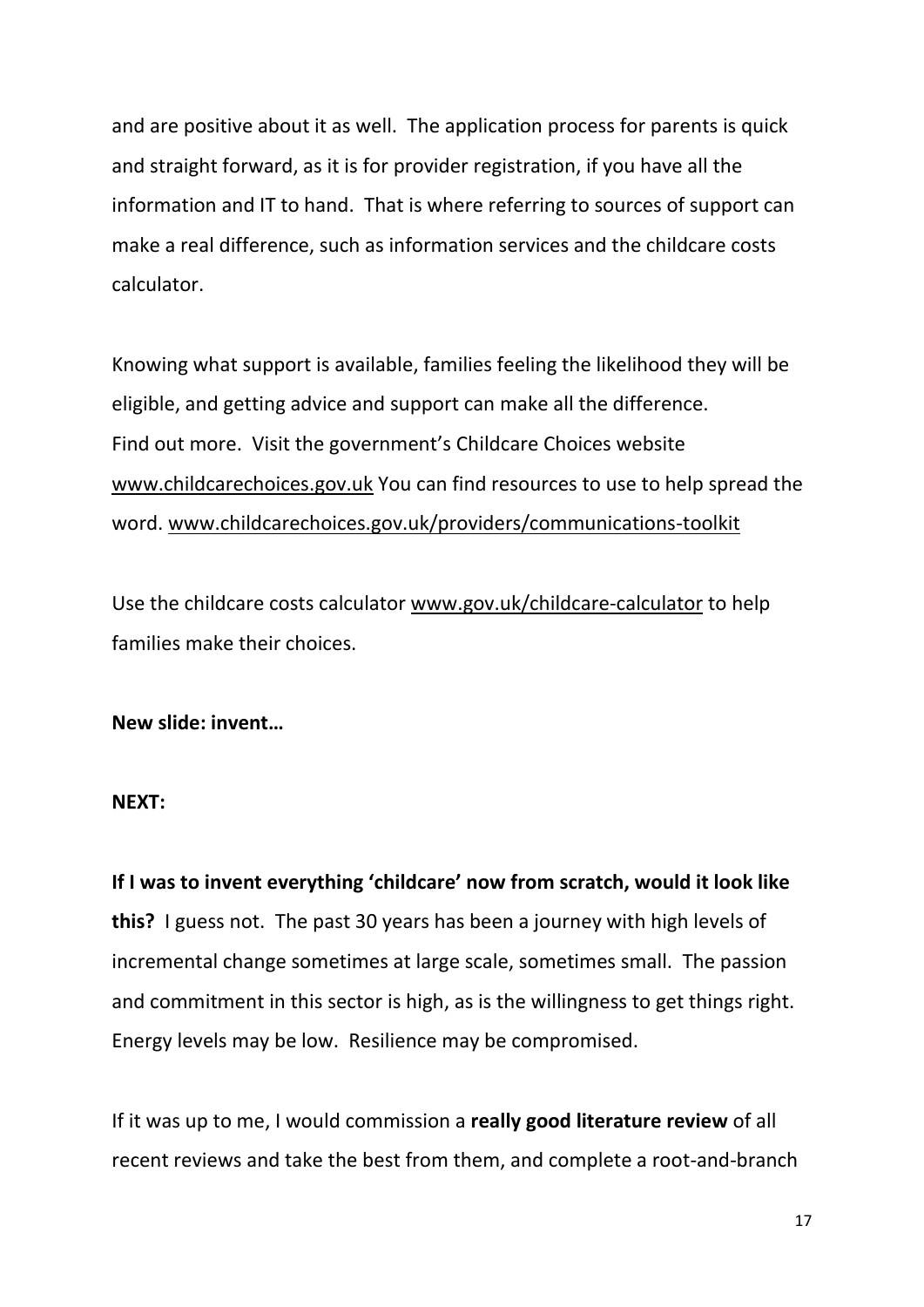examination where there are gaps. This should include the scope, scale and findings from LA childcare sufficiency assessments. I know there will be a patchy picture, and easily identifiable common themes.

Next, I would start **a year-long debate and discussion so a new 20-year plan can be coproduced.** The plan must address all the inequalities and anachronisms. But that can only be achieved with a generation-long, high value investment to finally establish the sector and shake off its Cinderella past and create true equality.

In it, I would want to see ways in which we achieve **level playing fields** within the sector, so all parts of it have parity, respect and the ability to deliver differentiated services tailored to children's and families' needs. The workforce would need to be equal with other parts of the education and children's services system, properly resourced, and qualified practitioners should be no different to qualified teachers.

**Funding should invest in quality at all points and be linked to operational costs fairly across the diverse structure of the sector.** Systems need to be robust to ensure quality and accountability but must not act as a deterrent for parents and children in accessing their entitlements, nor a barrier for the workforce to enter, succeed and remain in the sector.

That way, we will be much closer to the rewards we all want and need from supporting our youngest and most vulnerable children, and their families. Because every experience is a learning experience, and childcare changes lives.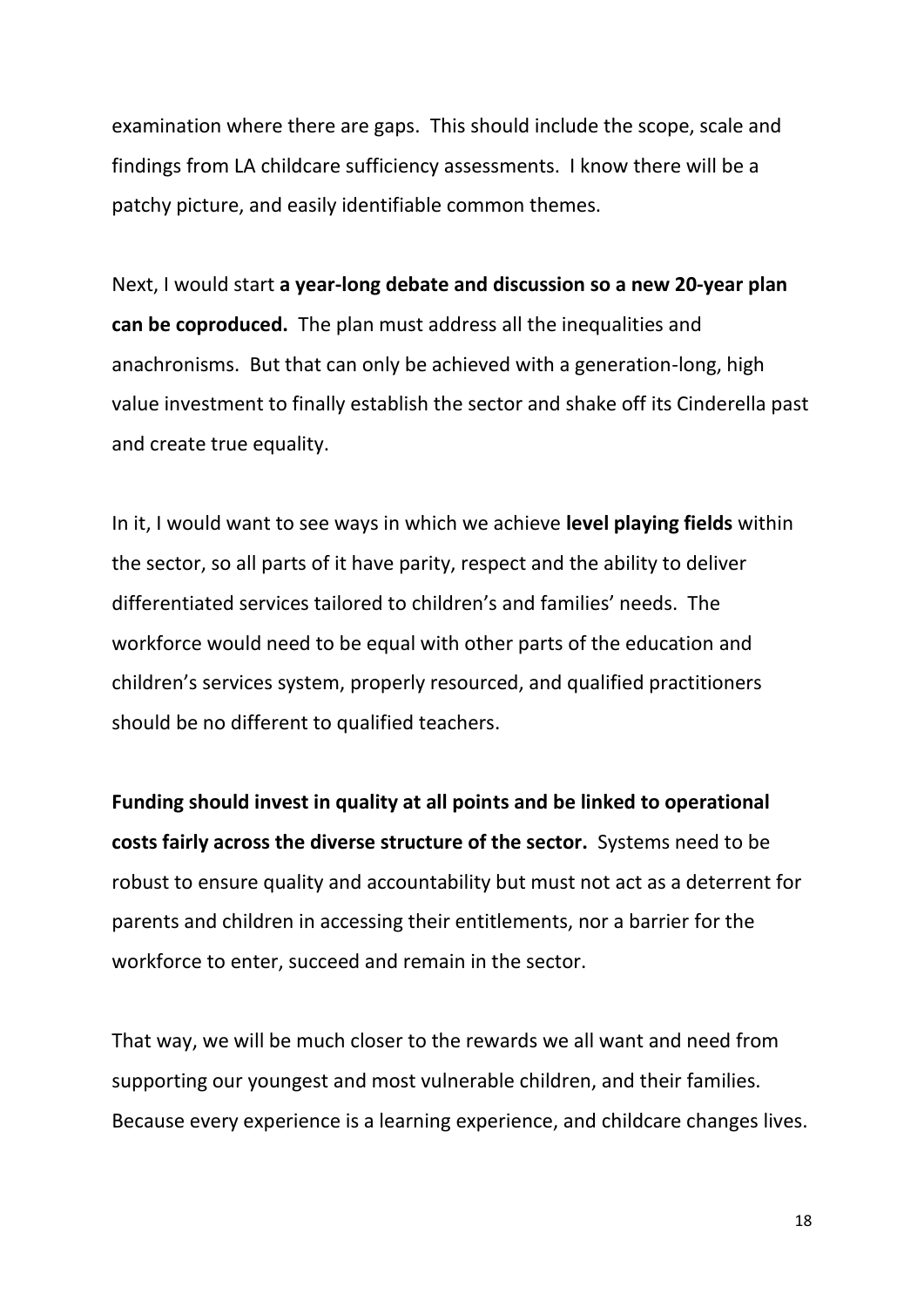I think is reasonable, sensible, ambitious and necessary for the out of school sector - for the benefit of children, young people, families, the workforce, communities, employers, and local and national government. Because out of school childcare achieves many things:

- It offers a whole range of learning opportunities beyond those provided by school. Supporting children and young people's social, physical, intellectual, creative and expressive development.
- It helps families to balance work and life, enabling parental employment, especially that of mothers.
- It helps children transition from early years and childcare provision into school and meets their childcare needs.
- They can play a huge part in tackling the effects of disadvantage by providing breakfast clubs where children are guaranteed a healthy breakfast before the school day.
- They provide safe spaces after school until children are collected by their parents or carers.
- They can better support children and young people throughout the holidays through engaging and enriching activities, and access to healthy food and nutritional learning.
- They can play their part in identifying families in need of additional support or the protection or safeguarding of children and young people. Thereby connecting families to wider services.

**What does out of school deserve in return? I have 10 things to ask…**

## **New slide: 10 things.**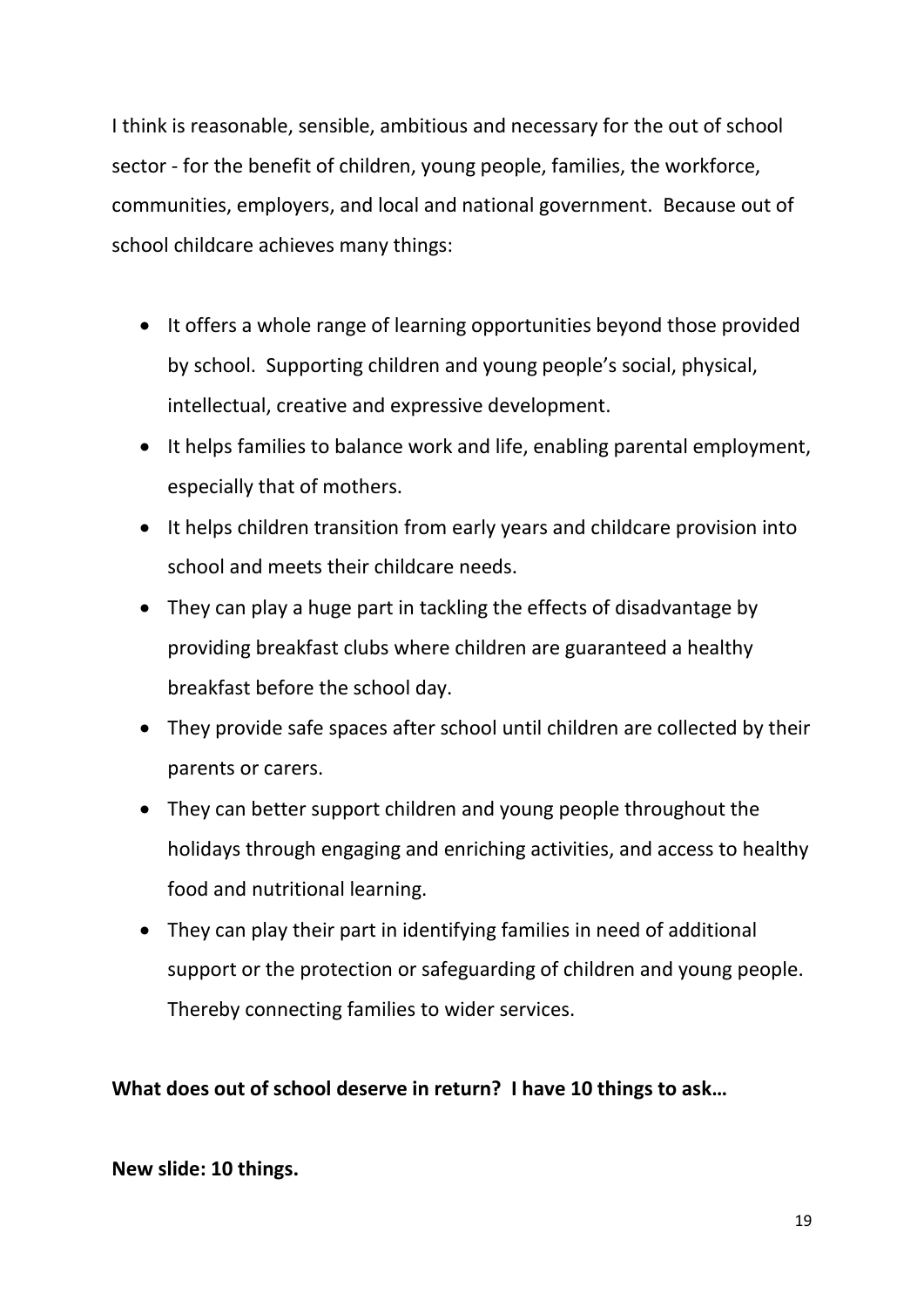- 1. **Connecting better to HAF** would be a good start. This is a big opportunity as the wider understanding of definitions of learning and childcare outcomes are being recognised and a common language is within reach.
- 2. We want to see **HAF funded in the longer term** (beyond the three years) and for it to become a more extensive programme, with wider and deeper reach.
- 3. Until the day that **TFC** is reformed and reviewed, we need to do what we can to help families claim the support it offers. **More ambitiously, TFC** needs to be simpler, more accessible, and more widely used. With a more generous financial offer, beyond the £2,000/£4,000 is offers currently.
- 4. Perhaps there should even be a specific **OOS offer from TFC**. Because at the moment TFC is too associated with early years funding, especially 30 hours.
- 5. I would like to see **OOS providers receive forms of revenue funding.**  Such as a fairer share of 30 hours funding for three- and four-year-olds. It would make sense for me for all 0-8 year-olds to benefit from up to 25 funded hours a week for every week of the year, with the ability to stretch and flex it to suit family work and life patterns. That would support baby places, 0-2s, 3-4s and out of school in equal measure. A 0- 8 learning, play and childcare continuum.
- **6. Funding levels need to better match the ambitions we all should and could have for childcare.** They should not be based on imperfect research that attempts to quantify the cost of delivery. We should fund outcomes and impact, not inputs and outputs.